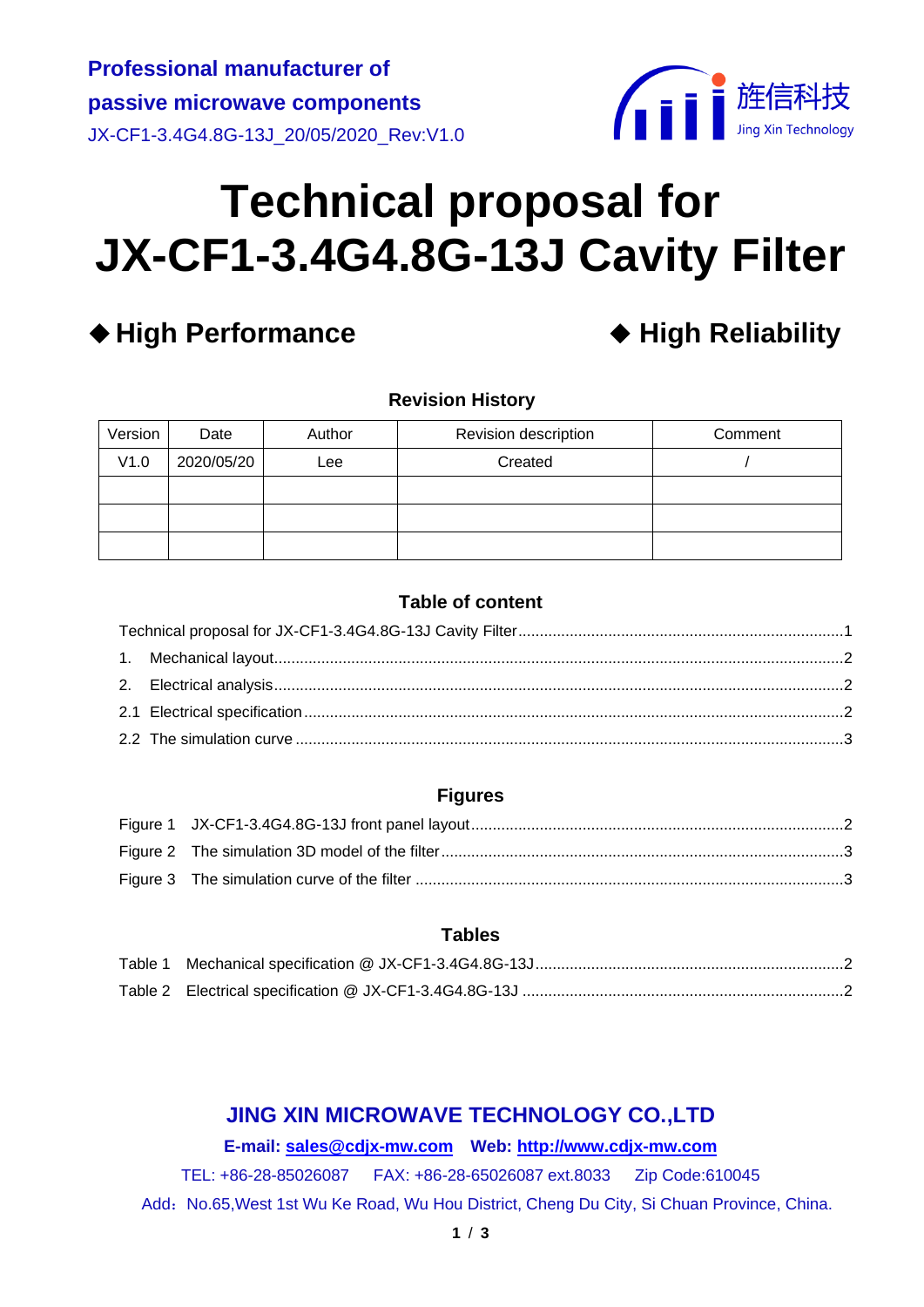# **Professional manufacturer of**

## **passive microwave components**

JX-CF1-3.4G4.8G-13J\_20/05/2020\_Rev:V1.0

## <span id="page-1-0"></span>**1. Mechanical layout**

Table 1 Mechanical specification @ JX-CF1-3.4G4.8G-13J

<span id="page-1-4"></span>

| Dimension       | $L \times W \times H$ : 132.2mm x 25mm(Max 30mm) x 18mm |
|-----------------|---------------------------------------------------------|
| Port connectors | SMA-Female                                              |
| Finish          | Silver                                                  |
| <b>Notes</b>    | Material shall be RoHS 6/6                              |



Figure 1 JX-CF1-3.4G4.8G-13J front panel layout

#### <span id="page-1-3"></span><span id="page-1-1"></span>**2. Electrical analysis**

#### <span id="page-1-5"></span><span id="page-1-2"></span>**2.1 Electrical specification**

Table 2 Electrical specification @ JX-CF1-3.4G4.8G-13J

| Item           | Frequency band   | 3.4-4.8GHz              |
|----------------|------------------|-------------------------|
|                | Center frequency | 4.1GHz                  |
| 2              | <b>Bandwidth</b> | 1.4GHz                  |
| 3              | Return loss      | $\geq$ 12dB             |
| $\overline{4}$ | Insertion loss   | ≤1.0dB                  |
| 5              | Ripple in bands  | ≤0.5dB                  |
| 6              | Rejection        | $\geq$ 55dB @ DC-2.7GHz |
|                |                  | ≥55dB @ 5.15-8.0GHz     |

# **JING XIN MICROWAVE TECHNOLOGY CO.,LTD**

**E-mail: [sales@cdjx-mw.com](mailto:sales@cdjx-mw.com) Web: [http://www.cdjx-mw.com](http://www.cdjx-mw.com/)**

TEL: +86-28-85026087 FAX: +86-28-65026087 ext.8033 Zip Code:610045

Add: No.65, West 1st Wu Ke Road, Wu Hou District, Cheng Du City, Si Chuan Province, China.